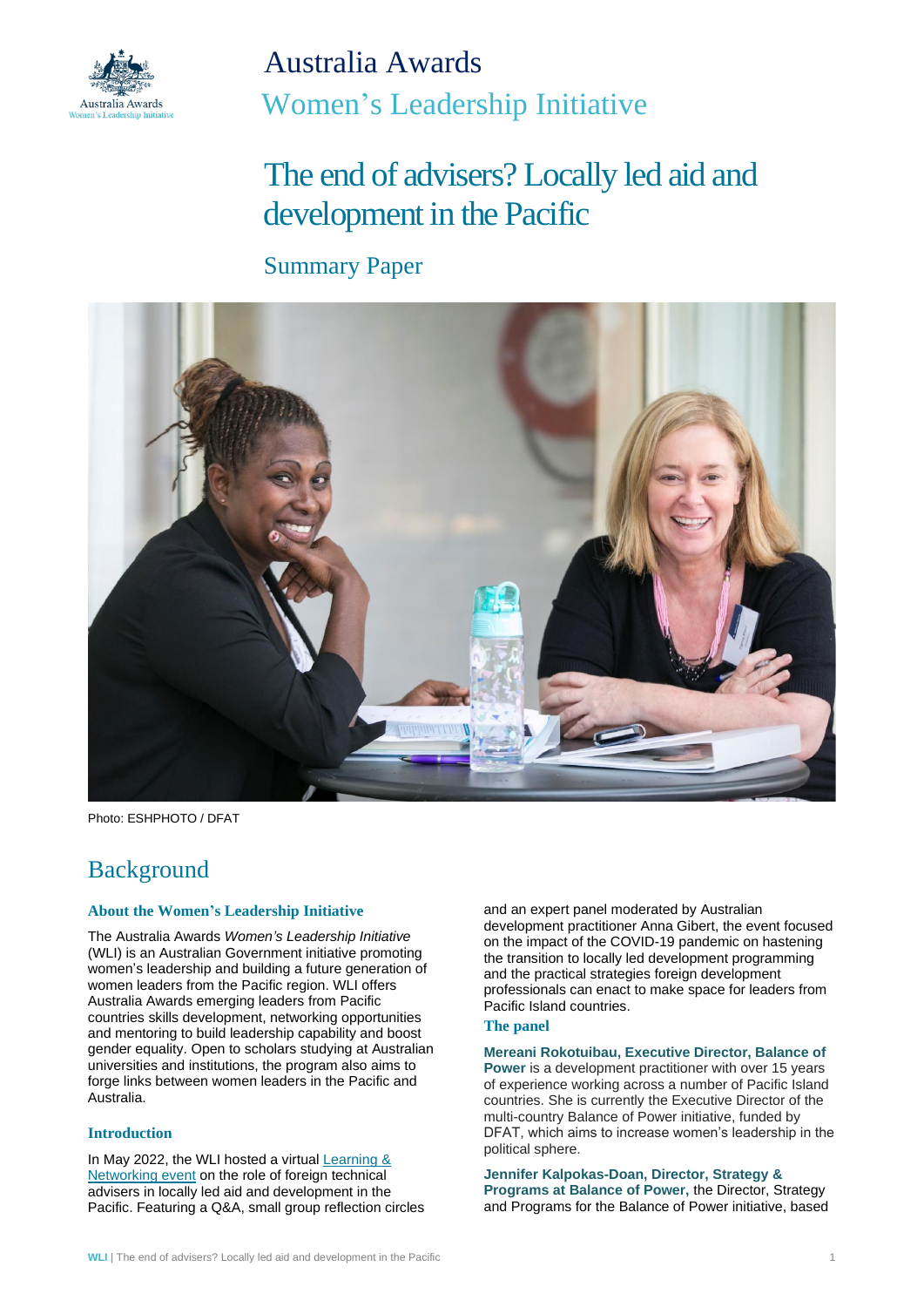in Vanuatu. Jennifer is an advocate for inclusive and representative leadership, and has written and spoken on this issue in a range of regional forums. She has over 17 years' experience in the development field.

**Fremden Yanhambath, Director, Vanuatu Skills** 

**Partnership,** the Director of the Vanuatu Skills Partnership and was the first ni-Vanuatu to be appointed as head of a DFAT-funded program. Fremden is an Australia Awards recipient and completed a Masters in Leadership and Management (Vocational Education and Training) at the University of Newcastle in 2013.

**Facilitator Anna Gibert, Strategic Adviser, Vanuatu Skills Partnership / Balance of Power,** has been supporting local leadership in the Pacific for over ten years, including through her roles with the Vanuatu Skills Partnership, Balance of Power and the Vanuatu Health Program, all funded through DFAT. She was previously the Team Leader of the Vanuatu Skills Partnership and facilitated the transfer of this leadership position to a ni-Vanuatu – the first for a DFAT-funded program in Vanuatu. Anna has also previously been engaged as a mentor with the Women's Leadership Initiative.

#### **Foreign advisers: friend or foe?**

Foreign advisers have long been a mainstay of Australia's aid and development program. Panellists discussed the difference between a foreign adviser who makes a positive impact on a program versus one who may be less effective.

#### **Positive**

- Advisers who are able to 'blend in' i.e. tailor, adapt to local needs and context
- Advisers who value knowledge and skills of local people
- Advisers who understand and respect the context of the country and the region they are working in (including the impact of colonisation on systems and mindsets)
- Advisers who are able to manage power dynamics and expectations between foreign and national staff (including the relationship between 'Canberra' or 'Post' and the program team)
- Advisers who have the ability to park their own biases and have a balanced opinion.

#### **Less effective**

- **Programs that have an over-reliance on foreign** advisers where it is not needed (e.g. where there are locals who can provide that advice)
- Advisers who arrive with a pre-determined plan of action and fail to adapt to the local needs and context (sometimes constrained by terms of reference that have rigid timeframes and objectives)
- Advisers who work in a way that prioritises their own personal gain (e.g. to progress their career and build their professional networks) over the needs of the program

"We have to de-colonise the way we think about foreign advisors, we have been preconditioned to think that the foreign advisor is the one who has the expertise and will tell us what to do, so sometimes we sit back and think 'I won't do it because I know the adviser will do it for me'."

- Jennifer Kalpokas-Doan

#### **Language matters!**

Panellists discussed the role of language in perpetuating inequality between foreigners and nationals working on aid and development programs and the importance of embracing terminology that foregrounds the leadership of local actors. Key messages from panellists included:

- The term 'capacity building' assumes that foreign people and institutions are inherently more able than local people and institutions and can be perceived as patronising. Try 'support' instead.
- The Vanuatu Skills Partnership refers to 'nation building' instead of 'development', because it motivates people to contribute to improving their country for the benefit of everyone.
- The term 'adviser' implies that foreigners know everything, and local people know nothing. Sometimes imbued by their job title, foreigners can assume the role of the team leader. Try 'support person' instead.
- **Don't only refer to foreigners as advisers (or assume** that advisers will be foreigners); there are also technical experts among locals, who also have an understanding of the nuances and the culture. This expertise is often overlooked.
- Instead of using the terms 'mentor / mentee', emphasise the importance of shared learning and valuing each other's knowledge.
- Language can be used as a mechanism of disempowerment, for example, 'gender adviser' (noting the word 'gender' does not translate into Pacific languages).

"The use of language influences behaviours and actions … Once you are called an 'adviser' you think 'I better start acting like one, I better start advising'."

- Anna Gibert

#### **The importance of program design**

Panellists discussed how the program design period is critical for building the foundation for locally led development programs, including ensuring that local people are recruited as senior decision-makers in program design teams and influence decisions and what technical advice is needed and where it can be sourced.

"What normally you have is people come in and do the design and then decide what foreign advice is needed, but it is the people who are leading the implementation of the project that should make those decisions, because they know exactly what advice is needed."

- Jennifer Kalpokas-Doan

"Local people should determine exactly where the need is – Contractors put together their teams based on the design, so it's written to include foreign technical expertise, rather than acknowledging that those skills exist in the local market." - Fremden Yanhambath

#### **A case study of the Vanuatu Skills Partnership and the Balance of Power Initiative**

The Vanuatu Skills Partnership was one of the first DFAT-funded programs to engage a national person as a Team Leader during its design and subsequently the ongoing implementation of the program. Reflecting on his experience, Fremden said, 'Leading the design team gave me the authority to decide where to invest resources to address gaps, instead of being a passive